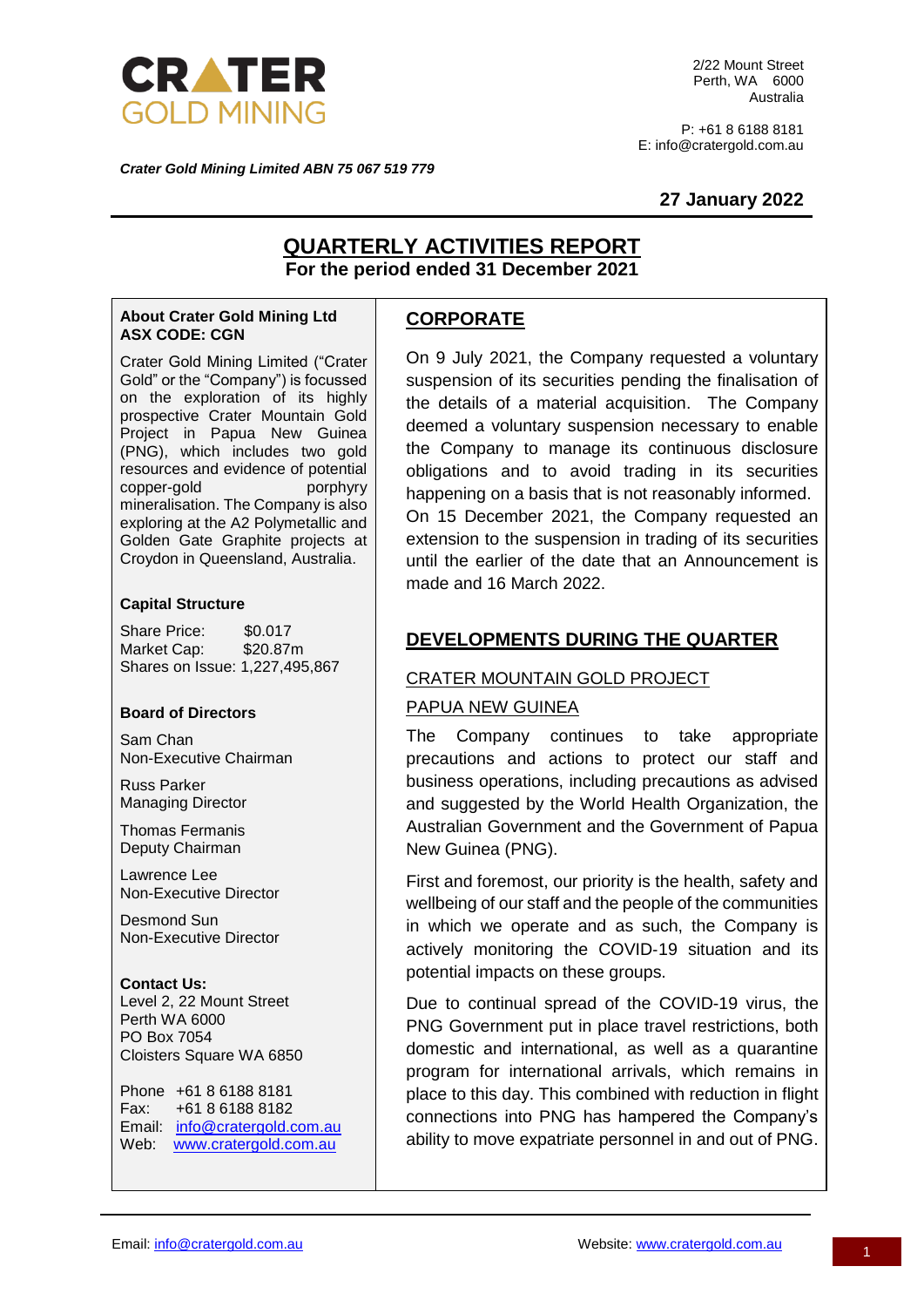Whilst recent changes have re-opened domestic travel in PNG, the impact of the COVID-19 pandemic is still being felt in the area where the Company operates, with many of the logistics providers remaining closed, or offering limited services.

Due to the ongoing nature of these factors and their impact on our ability to access our operations reliably on an ongoing basis, all production and exploration activities continue to remain suspended at present.

In the meantime, the Company remains focused on the renewal process of ML510 and is working closely with the Mineral Resources Authority (MRA) to secure a new ten (10) year mining license, in addition to working in parallel for the renewal and grant of exploration licenses at the Company's Crater Mountain Gold Project.

# POLYMETALLIC PROJECT, NORTH QUEENSLAND

No active exploration activity was undertaken on the Polymetallic project during the quarter, due to limitations from the outbreak of the COVID-19 pandemic.

### GOLDEN GATE GRAPHITE PROJECT, CROYDON, NORTH QUEENSLAND

No active exploration activity was undertaken on the graphite project during the quarter, due to limitations from the outbreak of the COVID-19 pandemic.

### STATUTORY COMPLIANCE AND REPORTING

For the status on all tenements, please refer to the tenement schedule on the following page.

# **CORPORATE**

The Company's Annual General Meeting was held on 26 November 2021. All resolutions put to the meeting were passed.

# **FINANCE AND ACTIVITIES**

During the quarter, the Company spent \$80,000 on exploration and development activities.

There were no production activities or costs in the quarter, with the mine on care and maintenance from COVID-19 shutdown.

As outlined in the attached Appendix 5B (section 6) during the quarter approximately \$14,000 payments was made to related parties and their associates for director salaries and superannuation.

This Quarterly Activities Report has been authorised for release by the Board of Crater Gold Mining Ltd.

For further information contact: Russ Parker Managing Director 08 6188 8181 Email: [info@cratergold.com.au](mailto:info@cratergold.com.au)